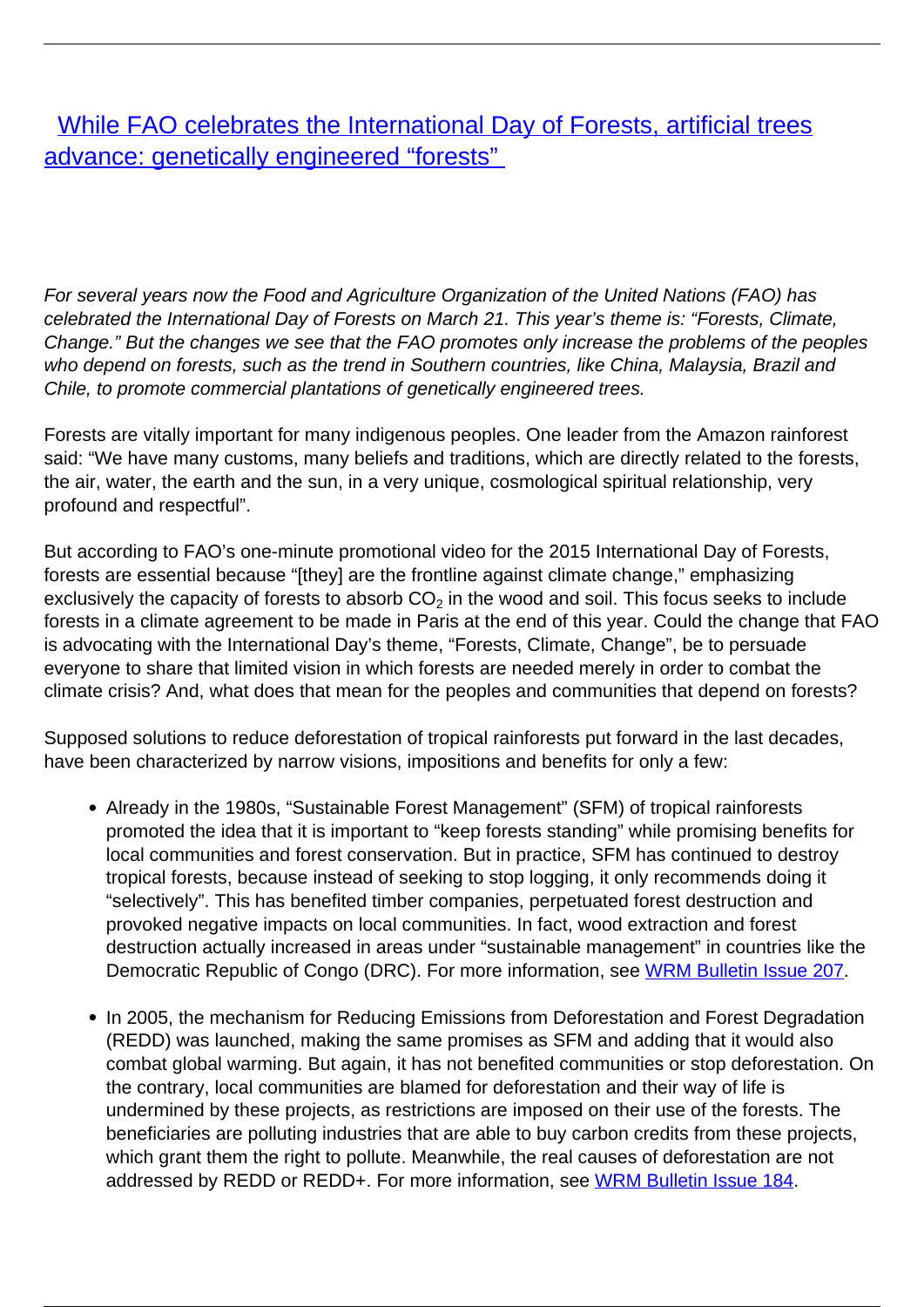• In 2007, large conservation NGOs in Brazil launched the idea of "zero deforestation". In the last years, this has been followed by a torrent of similar announcements from several of the companies promoting tree monocultures and which are among the main perpetrators of deforestation, such as Wilmar and Asia Pulp and Paper (APP), main drivers of deforestation in Indonesia. One of the problems is that it is a non-binding commitment, making it difficult to enforce. Wilmar alone has 800 supplier companies. Still, in 2014, the New York Declaration on Forests renewed the same commitment, with Wilmar and many other companies signing and promising to bring deforestation down to "zero" by 2030. The declaration also states that "forests represent one of the largest, most cost-effective climate solutions available today."

Although the Wilmar corporation, for example, has undertaken to monitor "zero deforestation" in each of the 800 companies that supply it with palm oil (even using satellites), we need to ask which are the forests we talk about. Will they be the "High Conservation Value" forests, identified by certification schemes like the Roundtable on Sustainable Palm Oil (RSPO) (see [WRM Bulletin Issue](http://wrm.org.uy/bulletins/issue-201/) [201](http://wrm.org.uy/bulletins/issue-201/)) as worth keeping intact? Or will they be the forests as understood by the communities, who consider all the areas they use, with more or less biodiversity, as important and therefore of "high value"? And although deforestation can be monitored by satellites, what "satellite" could monitor the countless land and labour conflicts in countries like Indonesia, which are as serious as the problem of deforestation?

What these supposed solutions to deforestation have in common is that they see forests as merely a "tree storehouse", from which trees can be extracted, or even "sustainably" planted to provide wood or store carbon. A further problem is that FAO has shown no willingness to change its current definition of forests, which also regards them as collections of trees. As a result, FAO promotes tree monocultures as "planted forests", to serve the furniture, pulp and paper, tire and palm oil industries, among others, as well as to act as a carbon "storage", serving dirty industries that seek to buy a right to keep on polluting. The false concept of "planted forests" introduces a subtle, but key, change to the policy of "zero deforestation," transforming it into "zero net deforestation." This means that a given area of forest can be cut, so long as another "forest area", such as a tree monoculture, is planted elsewhere. In the 2000-2010 decade alone, the area of monoculture tree plantations worldwide increased by 50 million hectares, especially in the countries of the global South.

And there is no shortage of incentives to expand these plantations still further, as with the genetic manipulation of trees like the eucalyptus. An application has recently been made for authorizing commercial plantations of genetically engineered eucalyptus in Brazil, with the aim of achieving even greater productivity or incentivizing their capacity to store carbon. But this would have major ecological impacts, denounced by one thousand women from the Via Campesina organization which occupied this month an experimental field planted with transgenic eucalyptus. In this bulletin, besides analyzing the situation in Brazil, we also reflect the expansion of transgenic trees in China, mainly with poplar monocultures, Malaysia with rubber trees and Chile with experiments on pine and eucalyptus trees. And, as for shocking anyone: even a monoculture plantation with transgenic trees is called by the FAO as a "planted forest."

Perhaps the most serious aspect of all these proposed "solutions" to combat deforestation is that they envisage no other prospect than the continuation of the destructive model of production and consumption and the strengthening of corporate power. None of the plans put forward by FAO and other institutions considers the idea of leaving oil or minerals in the ground, producing food in each country to promote food sovereignty, or ending the extraction of tropical woods and the expansion of monoculture plantations of palm, soy, eucalyptus, etc. All these are excellent proposals to fight both climate change and deforestation.